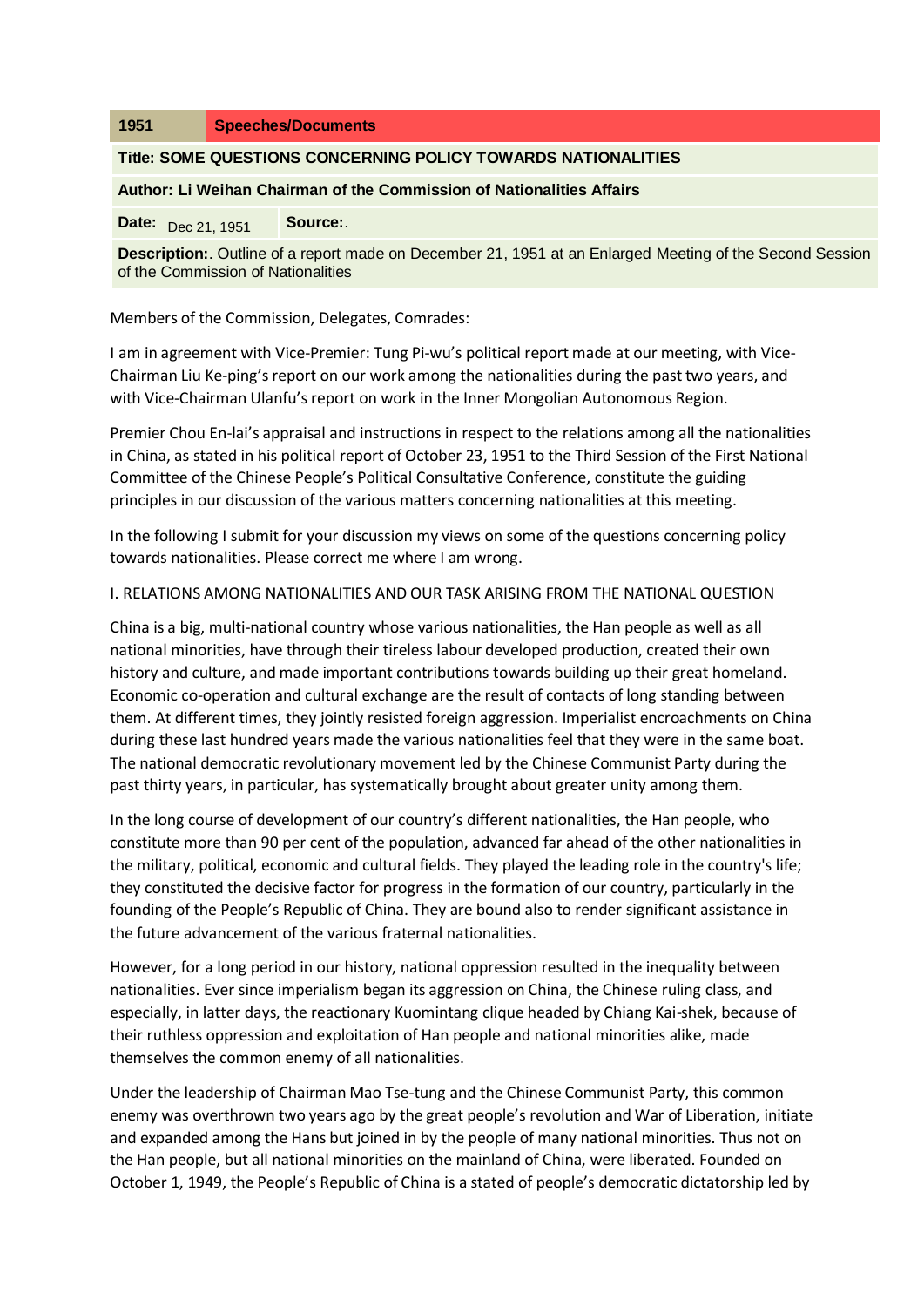the working class, a state in which many nationalities live together in fraternal co-operation like one big family! Relations among the nationalities of China are therefore radically changed: the era of national oppression has given way to an era of national equality. Consequently, our task arising from the national question has also undergone a fundamental change. Our task, is no longer to help national minorities in their strivings for liberation from national oppression. Our task is to assist them to realize complete national equality; to assist them, first of all, to raise themselves to the level of New Democracy and to bring about improvements in their material and cultural life. In order to accomplish this task, we must implement the provisions of the Common Programme of the Chinese People's Political Consultative Conference the essence of which is as follows:

to ensure that all national minorities enjoy the right of national equality, that is to say, equal rights in every respect for all nationalities; to implement the policy of regional autonomy for nationalities and of democratic coalition governments for nationalities; to help the nationalities develop politically, economically, culturally and educationally; to consolidate the unity among the various nationalities as well as within each nationality; to eradicate whatever influences of imperialist aggression and remnants of counter-revolutionary forces which still exist within the country; to intensify patriotic education simultaneously with education in internationalism among all nationalities; to oppose domination by the majority nationality as well as manifestations of narrow nationalism, so that all nationalities will be united in the common task of building their great country.

As Vice-Chairman Liu Ke-ping has already made clear in his report, the efforts expanded in different fields during the past two years mark a good beginning in carrying out these basic tasks.

#### II. REGIONAL AUTONOMY FOR NATIONALITIES

Regional autonomy for nationalities is the fundamental policy established by Chairman Mao Tse-tung in applying the Marxist-Leninist theory to solving China's national question. This policy enjoys the whole-hearted support of people of the various nationalities. The experiences of the Inner Mongolian Autonomous Region and other national autonomous regions prove that this policy is the key to the solution of China's national question.

Regional autonomy for nationalities is practised within the People's Republic of China under the unified leadership of the Central People's Government. It follows the general line of the Common Programme of the Chinese People's Political Consultative Conference, with areas where national minorities are concentrated as its basis. (To take the proportion of national minority inhabitants in the total population of a given area as the basis for regional autonomy is an incorrect method contravening the stipulations of the Common Programme. This is the general principle and major prerequisite that must, in all circumstances, be adhered to.

Any national minority living in a compact community is entitled to regional autonomy for national ties and has the right to establish an autonomous region and autonomous organ, in accordance with this1general principle and major prerequisite. Any national minority has the right to administer its own internal affairs in conformity with the wishes of the great majority of its own people and of the leaders in touch with the people. It is the right of every national minority to be the master of its own affairs. Assistance must be given to each national minority in order to facilitate the exercise of this right. This principle, too, must be adhered to strictly.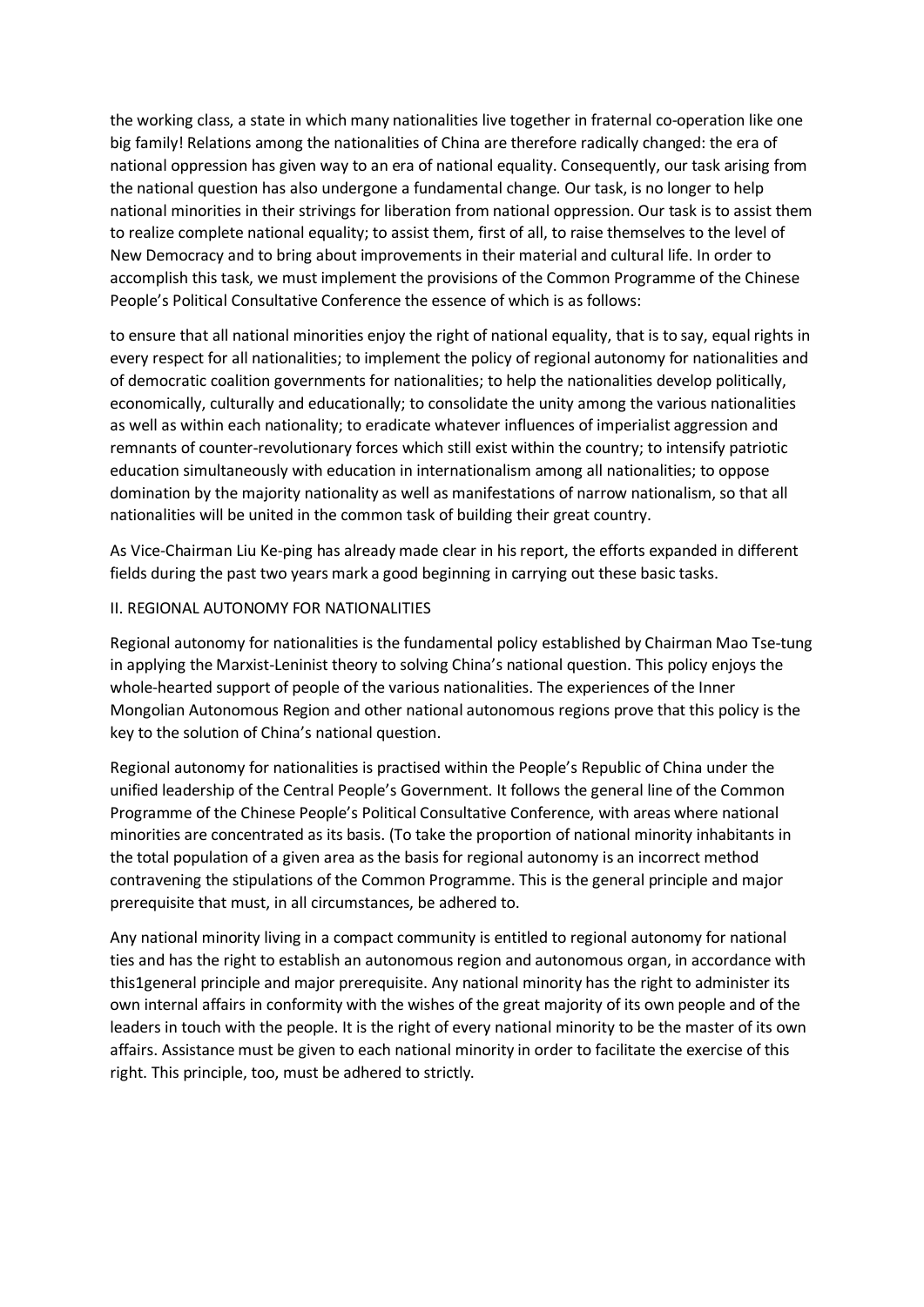The establishment of national autonomous regions involves questions regarding national composition, boundary lines, administrative status, autonomous organs, autonomous rights, internal relations, and organizational relations between higher and lower levels.

The national autonomous regions already established may be classified generally into three types:

An autonomous region established on the basis of an area inhabited by one national minority (for example, the autonomous region of the Tibetans in Pingwu, northern Szechuan Province); an autonomous region established on the basis of an area inhabited by one large national minority but including areas in habited by other nationalities with comparatively very small populations (for example, the Inner Mongolian Autonomous Region); an autonomous region jointly established on the basis of areas inhabited by several national minorities (for example, the joint autonomous region at Lungsheng, Kwangsi Province, where the Tung, Chuang, Miao, Yao and Ling national minorities live together). There will possibly be other types.

These differing types of national autonomous regions have come into existence on account of differences in the existing relations among nationalities, in economic conditions, in historical relations, but are all based on the people's free will and national equality. The third type of regional autonomy may be established in areas where members of different national minorities live side by side with the advantage of fostering co-operation and mutual aid among nationalities and, therefore, assisting in their development. All must be done without compulsion and according to the principle of free will, equality and mutual benefit.

In some areas of national minority concentration which adjoin or overlap areas inhabited by the Han people, the establishment of regional autonomy necessitates—for economic, political and historical reasons —the inclusion of districts and towns inhabited by the Han people, so that in some cases the Han people constitute a majority among the population. Such inclusion is permissible as it is beneficial to the cause of unity among the various nationalities and, above all, helpful to the development of these autonomous regions. In such cases, subject to the wishes of the national minorities concerned, steps should be taken to encourage and persuade the Han people to join the autonomous regions. But in areas within such auton oraous regions where the Han people are especially numerous, democratic-coalition governments of nationalities should be set up.

National composition in all the above-mentioned' types of national autonomous regions is a complex and serious problem which must be properly dealt with according to actual conditions in the different places. The leaders of the national minorities concerned must be consulted and the approval of their people secured. This problem should never be handled carelessly.

The proper solution of the problem of national composition in an autonomous region will facilitate the fixing of the boundaries and administrative status of the said region. Decisions of a provisional character on boundary lines should be permitted, so as to avoid any rash action or delay in this matter. The administrative status of an autonomous region may be decided, in principle, according to the size of population and area of the said region.

The steps to be taken in preparation for establishing autonomous regions for nationalities are governed by actual conditions at a given time and place; they need not, indeed cannot, be the same everywhere. Actual conditions prevailing in the area concerned govern also the decision whether to establish a local democratic-coalition government of nationalities first and then set up a national autonomous region. But preparations should be made, and the establishment of regional autonomy for nationalities effected whenever conditions are favourable, for instance, when revolutionary order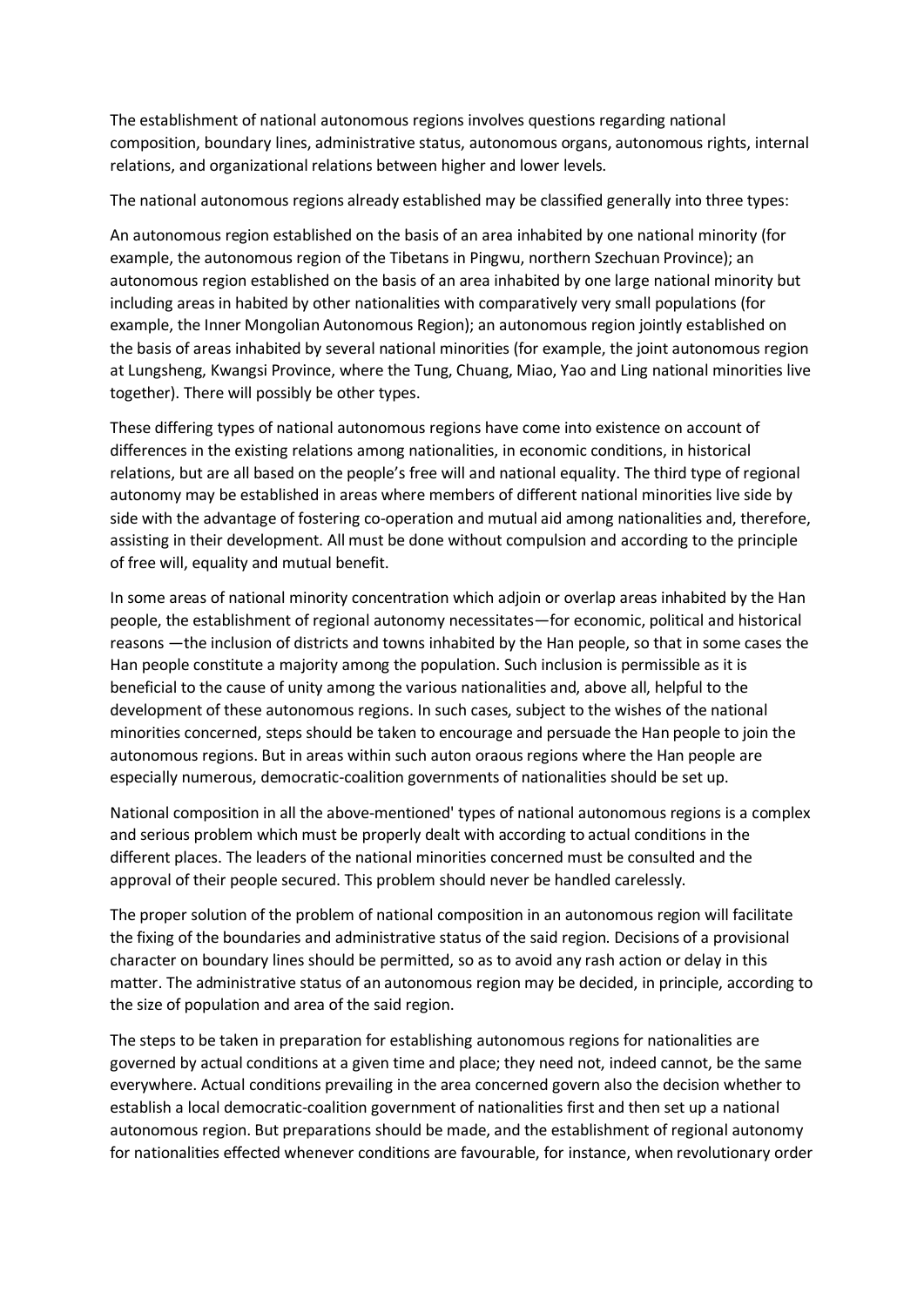within the area has just been established and regional autonomy is the desire of all strata of the people.

An autonomous organ is a local organ of state power, the level of which corresponds to the administrative status of the autonomous region in question. It is the organ of state power established by and for the people of the autonomous region. Such organs must be organized and established in accordance with the basic principle of democratic centralism and the system of people's congresses. Their concrete form, however, must accord with the wishes of the majority of the people of the nationalities exercising regional autonomy and with the wishes of the leaders who are in touch with the people, so as to do justice to the national minorities in their present stage of development. Such a form will be easily understood and accepted by the people of nationalities that are to enjoy regional autonomy.

The autonomous organs should be composed mainly of members from the nationalities exercising regional autonomy with the participation of an appropriate number of representatives from the other nationalities living within the autonomous region concerned.

The Han people living in autonomous regions are a component part of the Han nationality of the entire country; there is, therefore, no need for them to practise regional autonomy, no matter how large their population in a given autonomous region may be. But their political system must conform with the general system of the whole country, and their political rights and ways of life should be respected in the same way as those of other nationalities in autonomous regions.

All nationalities in autonomous regions have the right to adopt and develop their own national languages, both spoken and written, and to use them in developing their culture and education. An autonomous organ may adopt as the chief medium in exercising its authority the language that is generally accepted within the region, but in exercising authority over a nationality unacquainted with this language of the latter nationality should be used concurrently.

Under our unified state system and plan, the various national autonomous organs enjoy the right to exercise local autonomy in economy, finance, culture and education, as well as the right to organize local people's armed forces, according to their respective administrative status. The Central People's Government, or local people's governments of a level higher than the national autonomous organ concerned, will formulate rules governing the exercise of these rights according to prevailing actual conditions, and facilitate their implementation.

Within their jurisdiction the autonomous organs of national autonomous regions may formulate special regulations which should be submitted to the people's governments at the two next higher levels for approval.

In order to keep the Central People's Government posted on actual conditions in the various national autonomous regions throughout the country and thus to enable it to give better guidance in the exercise of autonomous rights, the rules governing autonomous rights in the autonomous regions, and the special regulations approved by the competent people's governments of higher levels, should be sent through successive levels to the Government Administration Council to be put on record. This procedure will prove advantageous, at least for some time to come.

The exercise of autonomous rights, the consolidation of the autonomous organs, and the general development of the autonomous regions are dependent on fraternal co-operation among the nationalities, on the constantly rising political consciousness and readiness for organization of the people of different nationalities, and on the leadership and help of the people's governments at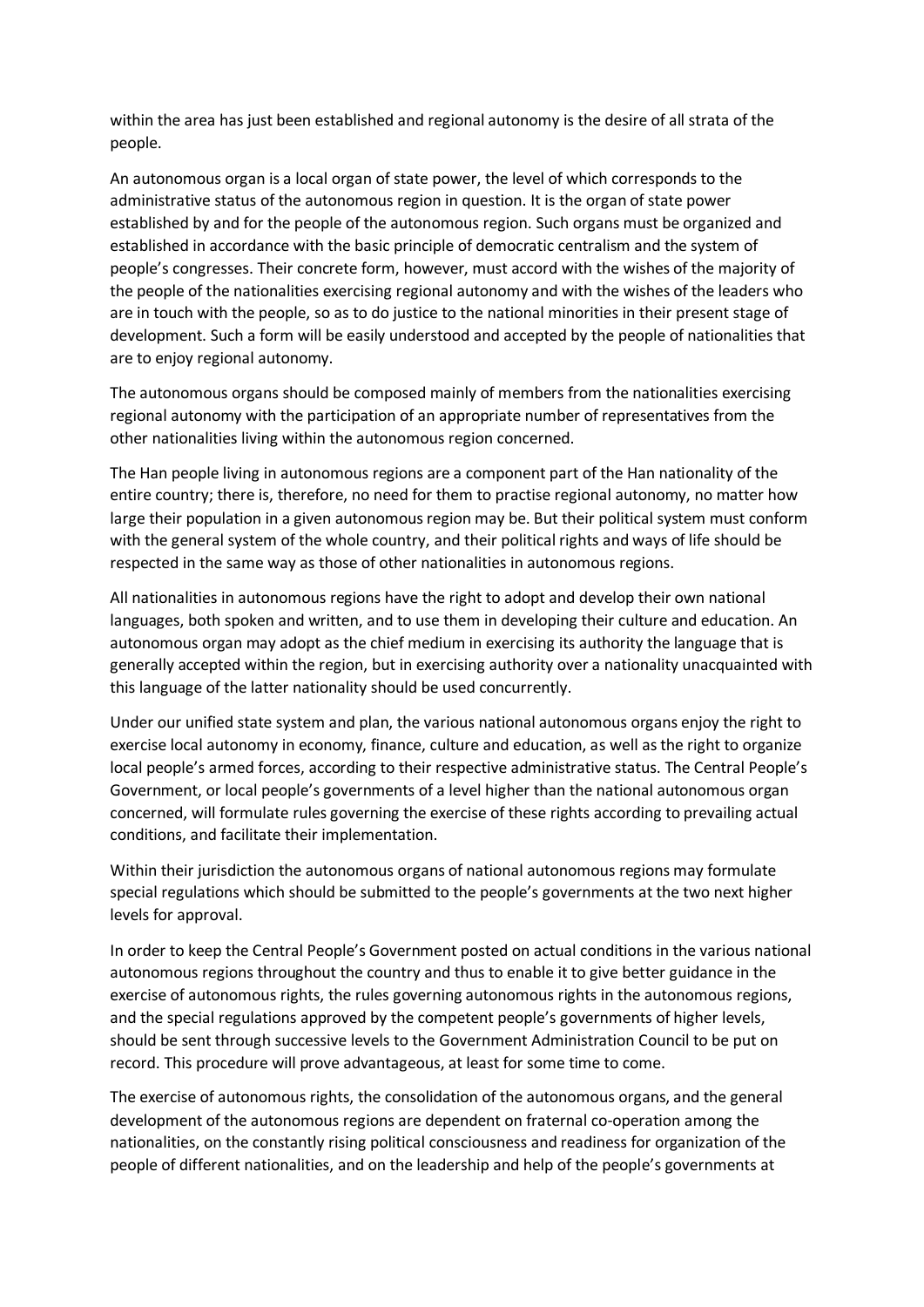higher levels. All these factors make the autonomous organs of national autonomous regions responsible for safeguarding the right to national equality of all nationalities and for prohibiting any kind of national discrimination. At the same time, they must safeguard the civil rights and the right to elect and to be elected of the people of all nationalities under their jurisdiction, irrespective of sex. The autonomous organs must inculcate in the people a sense of patriotism and internationalism and respect the leadership of the people's governments of higher levels.

In leading the autonomous regions, the governments of higher levels must respect the autonomous rights of these regions, help them develop politically, economically, and culturally, help them improve education and health services, and help them train government functionaries. They should also send cadres to work in the autonomous regions according to necessity. As to the method of leadership, the people's governments of higher levels should properly appraise the peculiarities and actual conditions of the various national minorities at the present stage of development so that orders and decrees issued will conform to the basic spirit of the Common Programme and, at the same time, be compatible with the peculiarities and actual circumstances of the nationalities. The practice of transplanting arbitrarily experiences and methods from other areas should be guarded against and, where necessary, corrected.

Matters should be explained so that whatever doubts or misconceptions about the meaning o regional autonomy may be dispelled. Below are samples of questions asked:

Now that national oppression is gone and national equality has taken its place, the "question is only one of democracy among the nationalities themselves; what need is there for regional autonomy?

Now that cadres of national minority origin have already assumed responsible positions in the organs of state power, does that not already mean regional autonomy ?

Should national minorities living in compact communities whose social and economic practices are similar to those of the Han people, or national minorities who have no language of their own, also practise regional autonomy?

Why can't regional autonomy be based on the proportion of the people of national minorities in the total population of a given area? Is it necessary to practise regional autonomy in national minority areas where the administrative status is of the basic level?

Is the implementation of regional autonomy beneficial to the political, economic and cultural development of the national minorities ? Will emphasis on national forms not encourage narrow nationalism?

These constitute one type of questions which tend to hinder a smooth implementation of the policy of regional autonomy.

Then there are still other questions:

Why must regional autonomy be practised under the leadership of the people's government of higher levels and not independently?

Is democracy necessary in an autonomous region?

Why should national equality be the accepted government policy within an autonomous region, why can't the nationalities exercising regional autonomy administer their own affairs?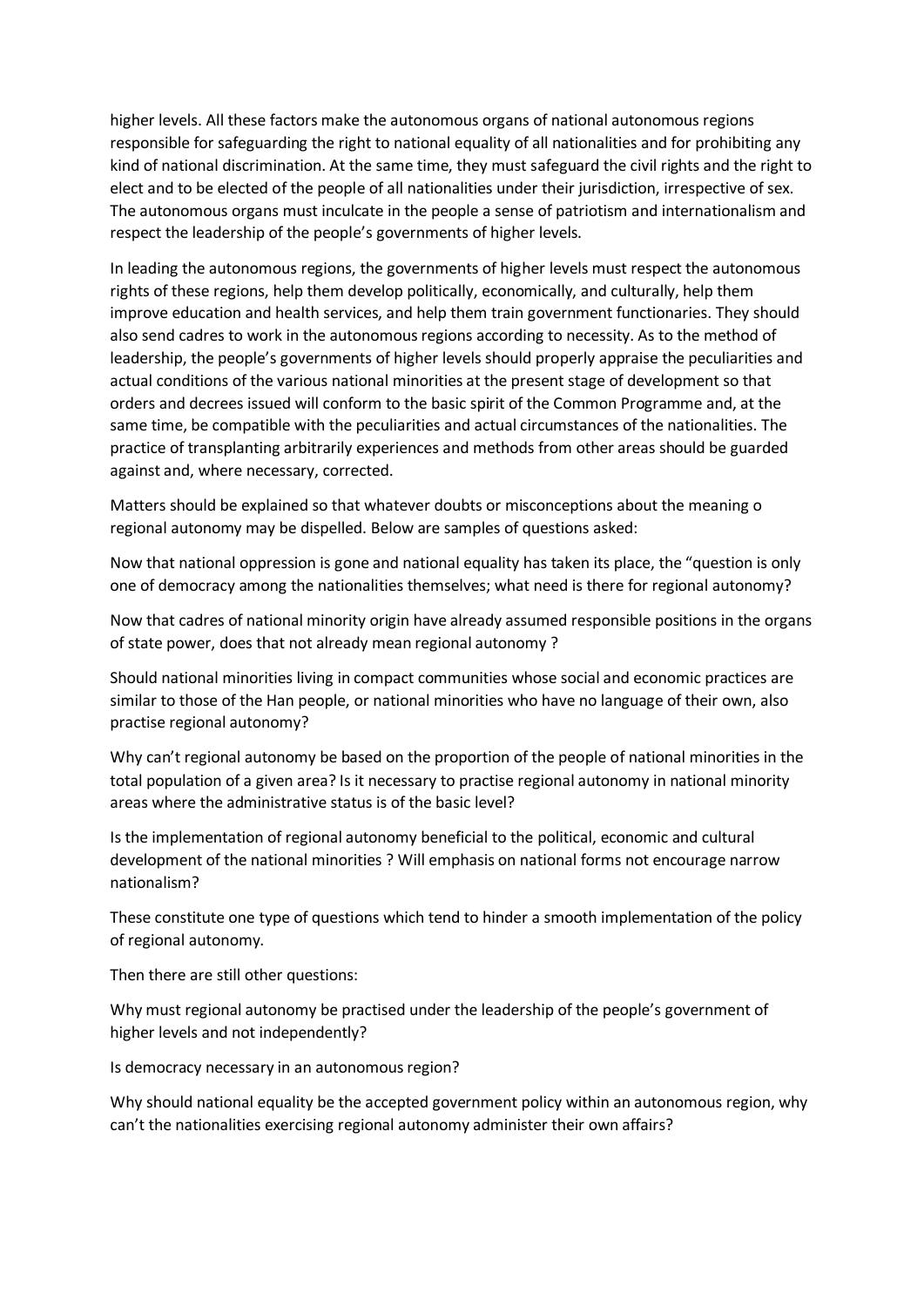Are democratic-coalition governments of nationalities not superfluous in localities within autonomous regions where the Han people are especially numerous ?

Why is it necessary to wipe out the remnant Kuomintang reactionaries and the influences of the aggressive imperialist powers?

What will be the advantage of improved relations with nationalities outside the autonomous regions ? Why should we assimilate the experiences of the more advanced nationalities and obtain their cooperation?

These represent another type of questions which tend to hamper the correct implementation of the policy of regional autonomy. .

#### III. LOCAL DEMOCRATIC-COALITION GOVERNMENT OF NATIONALITIES

Each local democratic-coalition government of nationalities is an organ of state power, which ensures to all nationalities equal rights in the exercise of state power in areas where "different nationalities live together and thus facilitates the implementation of the basic policy of co-operation among, and development of, the various nationalities. Experience has shown that such governments play a beneficial role in meeting the demand of national minorities for exercising state power, stimulate the people of national minorities to take an active part in the administration of state affairs, strengthen the unity among nationalities, help the practice of regional autonomy, and accelerate whatever work that is i progress in these areas.

An important point is that the number representatives from each nationality to the people' representative conferences must be based on th proportion of their respective populations and mus be equitably allotted, with due consideration f nationalities with very small populations. Repr sentatives may be elected or appointed separately o, jointly by the various nationalities. A decision o any question concerning one of the national minorities; should be made only after full consultation with the representatives of that minority and after their concurrence has been obtained.

The government councils of democratic-coalition governments of nationalities and their corresponding consultative committees of the people's representative conferences should, as far as possible, include representatives from all national minorities under their jurisdiction; they should, in discharging their responsibilities, adhere in spirit to the same principle of consultation.

In what areas should democratic-coalition governments of nationalities be established? We are of opinion that they should be set up in provinces (subprovinces), municipalities, special regions, counties, districts, and hsiang (villages), where the Han people constitute the overwhelming majority of the population, while national minorities constitute 10 per cent or more; or where the population of the national minorities is less than 10 per cent but where the various nationalities very obviously have dealings with one another affecting the administration in many respects. Democratic-coalition governments of nationalities may also be established in areas inhabited by two or more national minorities where joint autonomy is not yet in practice and in districts within national autonomous regions where the Han people are especially numerous.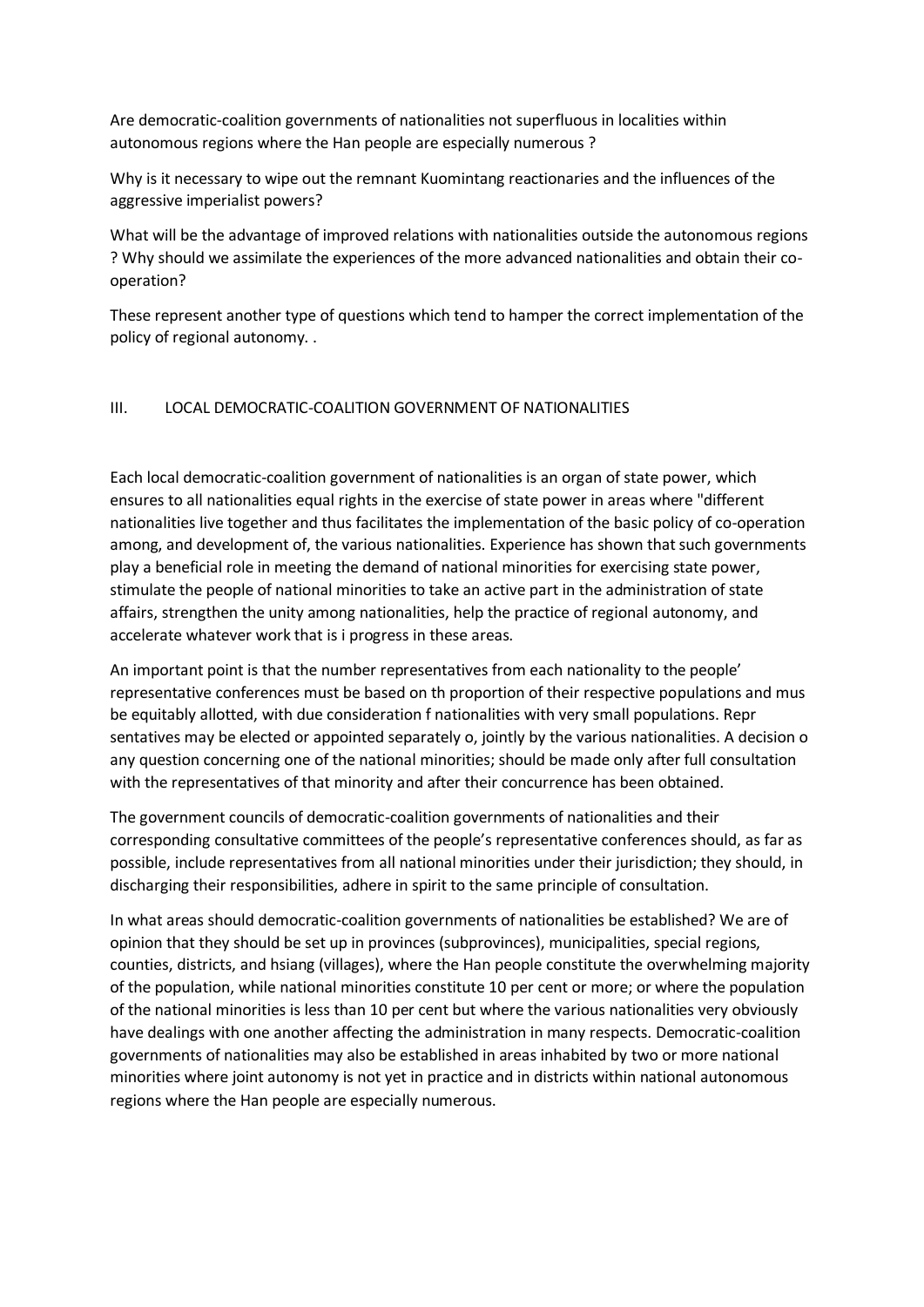In general, a local democratic-coalition government of nationalities includes one or more national autonomous regions within its jurisdiction. On the other hand, an autonomous region of a high administrative level may include one or more democratic-coalition governments of nationalities of a low administrative level. These principles apply generally to relations between the governments of different levels and to the exercise of leadership by the people's governments of higher levels.

A proposal has been made that any local people's government practising the system of democraticcoalition government of nationalities should indicate this fact in its name. We deem such change unnecessary.

## IV. NATIONAL MINORITY ELEMENTS LIVING AMONG OTHER NATIONALITIES

For various historical reasons, national minority elements have for a long period been living among the inhabitants of the Han nationality (mainly among city inhabitants). They have long been under Han influence and subjected to national oppression and discrimination. As a result, they have lost most of their original national characteristics; some have even been concealing their national identity on purpose. Nonetheless, they have retained their national sentiments to a larger or lesser degree.

Since the liberation, the implementation of the policy of the Central People's Government in respect to nationalities has had its influence in awakening these forgotten elements of national minorities. They have begun to raise their heads again, demanding the right to national equality. Although they are not free from national oppression, in a number of places they still meet with discrimination.

It is, therefore, necessary that protection given them by law to ensure their enjoyment of ci liberties on the same footing with the Han people of the right to elect and to be elected; of the freedom to maintain or change their traditional ways of their religious beliefs, their customs and habits; the right to engage in any occupation and to join popular organizations. National minorities may use their own languages, if any, when carrying o: litigation in court or in other matters.

The people's governments of all levels should m carefully see to it that national minorities enjoy equal rights in their respective areas and should give the] all necessary and appropriate assistance in actual practice. The national minorities have the right bring complaints to the people's governments, in case they meet with national discrimination or insult; the people's governments must not fail in their duty of be perfunctory in settling such complaints.

Such legal protection must also be afforded the Han or any other nationality who live within autonomous regions of national minorities.

# V. DEVELOPMENT OF THE NATIONALITIES— POLITICAL, ECONOMIC, AND CULTURAL

The general adoption of the system of region; autonomy for nationalities and of democratic-coalition governments of nationalities, together with the assurance in every respect of the right to national equality, does not imply that the national question is already solved. The real solution of our national question has to await the emergence of the national minorities from their political, economic and cultural backwardness which, for them, is a kind of historical liability. It is this backwardness which has hampered their full enjoyment of the right to national equality; According to Comrade Stalin, this situation constitutes "actual inequality."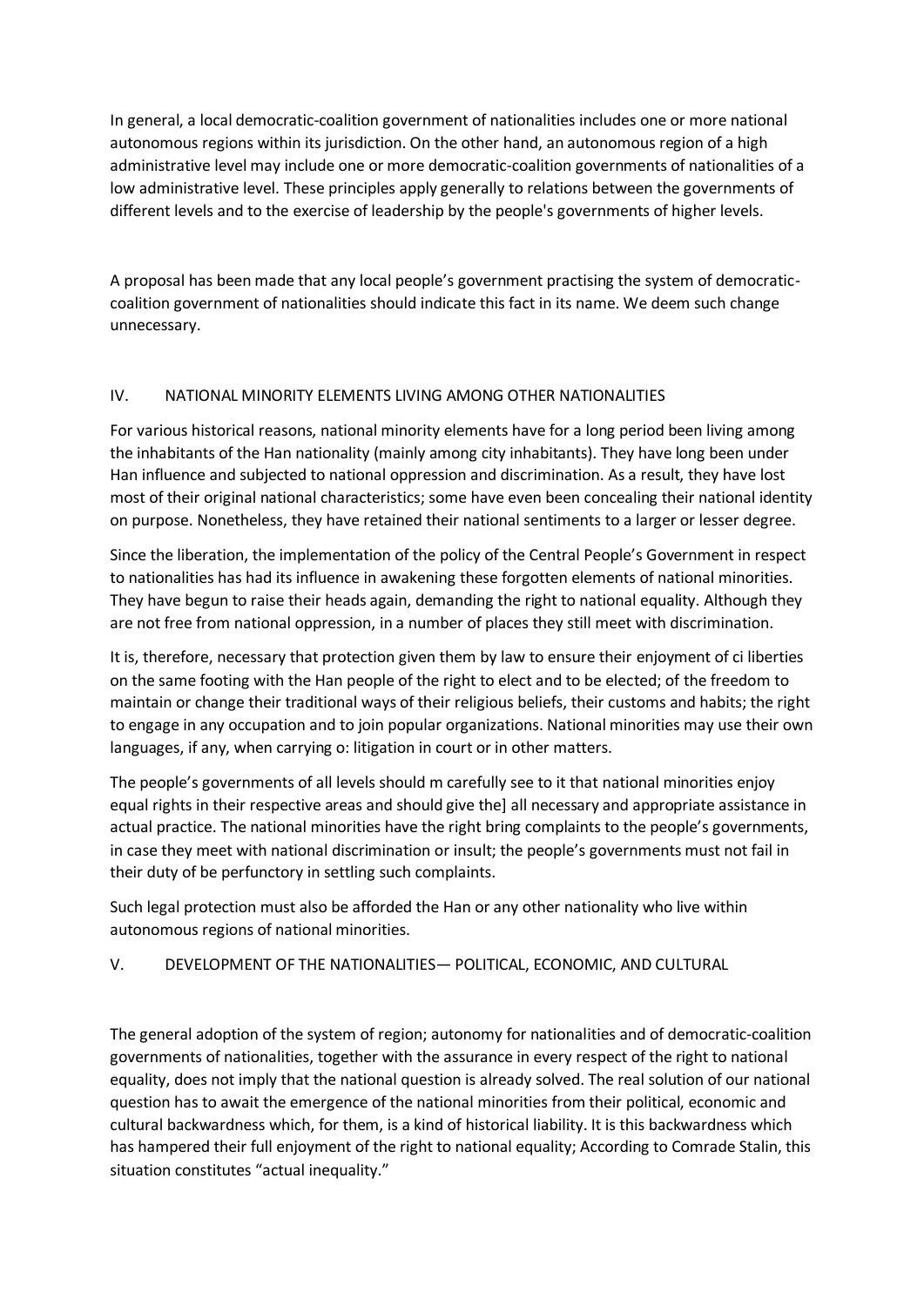The policy of the People's Republic of China towards nationalities not only ensures equal rights for all different nationalities in their political, economic, cultural and social life, but also helps them to develop in all these fields, so that they will gradually emerge out of their backwardness into actual equality.

Since the foundation of the People's Republic of China, the Central People's Government and the local people's governments concerned have shown the greatest solicitude for the national minorities' political, economic, and cultural life. Despite the fact that China's economy was still in the process of rehabilitation and that building up the nation's defences was necessarily the most important of the tasks of the state, the people's governments of all levels did much in the last two years for the national minorities in giving them political education; establishing state power; training and assigning cadres; assisting their trade; establishing health services; and fostering other phases of their economy, culture, and education. Even greater progress is expected in 1952.

On the elimination of the "actual inequality" of China's nationalities, i.e., overcoming the political, economic, and cultural backwardness of the national minorities, our opinion is as follows:

(1) This question can be solved only step b step, and through prolonged and persistent efforts It is impossible at once to expect too much, or tool quick results.

(2) Urgent problems facing the various nationalities that are ripe for solution should be disposed' of by all means. Generally speaking, these problems' include the establishment of state power, the training of cadres, trade, health services and the development of local production. Speaking specifically, each national autonomous region, or an area where national minorities live in a compact community, has its own differing urgent needs. These needs in material and cultural life should be dealt with at once by all possible means according to actual conditions.

(3) Stress should be laid on the nation's defence^ and the development of the various nationalities. Certain important phases of capital construction should be tackled in accordance with the country's financial condition.

(4) The question is one of gradual solution requiring unity and mutual assistance among nationalities, first and foremost the assistance of the Han people and of the People's Liberation Army both of whom have the duty to assist the minorities. In turn, the national minorities should appreciate such help rendered.

(5) The "actual inequality" of China's national minorities can be done away with gradually only through stimulating their capacities and intellect. Consequently, reforms are necessary and indispensable in the various old systems within national autonomous regions. However, such reforms should accord with the wishes of, and in the main be carried out by, the people of the different nationalities and their leaders in touch with the people.

One urgent problem facing us is that of creating a written language for those nationalities who have only a distinct spoken language of their own, but not a written one. I wish comrades here would put forward suggestions on this problem for the consideration of the Central People's Government.

## VI. TRAINING OF CADRES FROM AMONG THE NATIONAL MINORITIES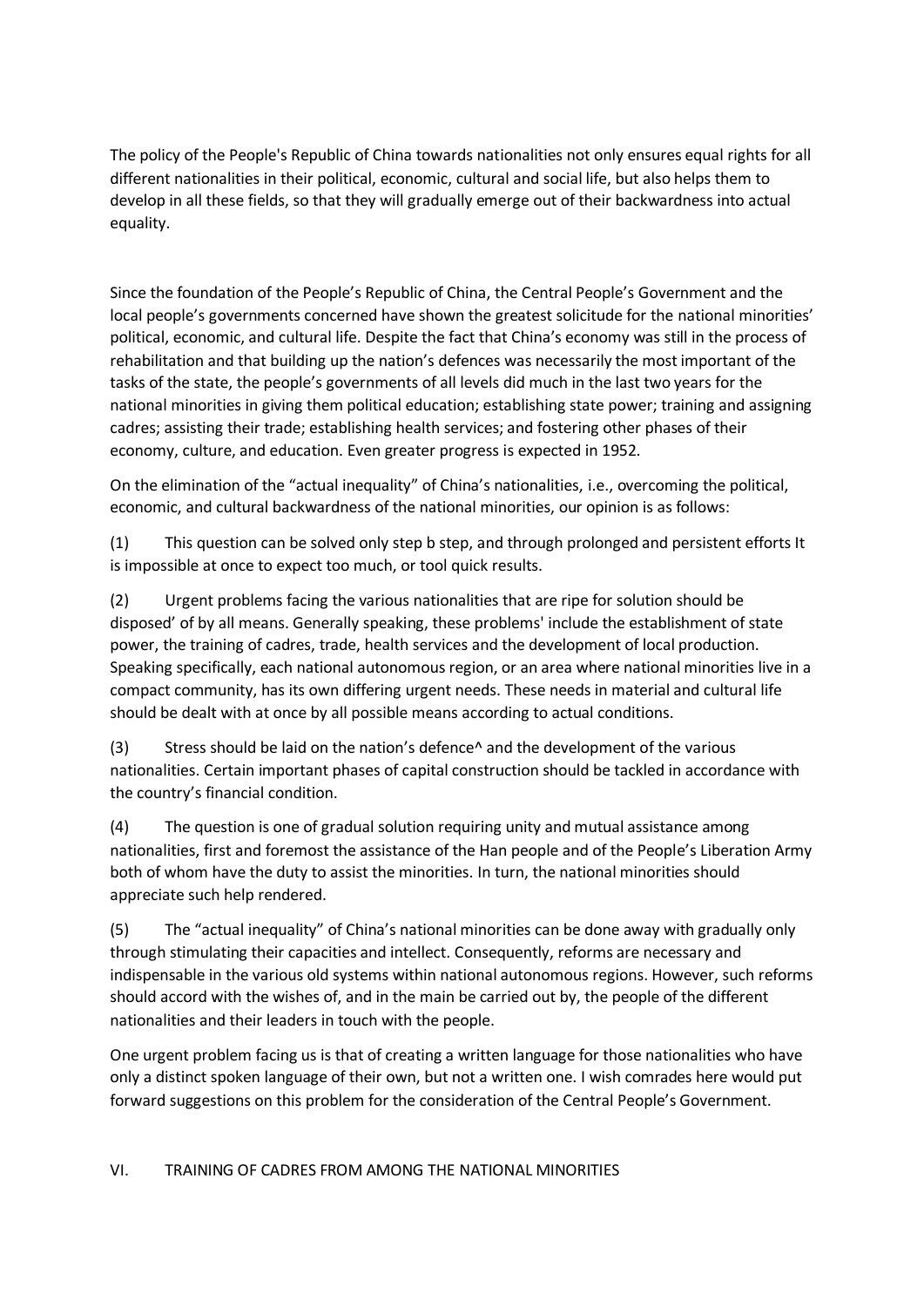The training of national minority cadres who have close contact with their own people on the widest possible scale is the key to a satisfactory implementation of the policy of carrying out regional autonomy for nationalities, forming democratic-coalition governments of nationalities and pressing forward their political, economic, cultural and educational development.

The people's governments at all levels which paid close attention to this key issue have achieved much in this direction. However, this still remains a serious task which we must carry out systematically. I am making the following proposals for your consideration.

(1) We must see to it that solidarity is achieved between all patriotic intellectuals among the various nationalities, activists among the masses, and other leading personalities in close contact with the people. We must rally these three types of cadres to work in common for the people, give free play to their abilities, and help them improve themselves.

(2) We must adopt a system to train these cadres in order to raise their cultural and political levels.

(3) We must bring about a proper division of labour among local training classes, institutes for nationalities in different localities, secondary schools, higher institutions, and technical training classes. Local training classes shall undertake extensive elementary training; institutes for nationalities shall train more advanced political workers and translators; secondary schools and higher institutions shall give training to intellectuals, teachers and specialists; technical training classes shall furnish the lower levels of technical personnel. Such classes, institutes and schools shall be established by the people's governments of all levels (including the people's governments in national autonomous regions), their commissions of nationalities affairs, their educational and business departments. Outlines of courses in political science, history, etc., should be drawn up and the courses established step by step.

(4) Our aim is to secure the participation of Han cadres in this work. Past experience has borne out that one of the important factors in developing political, economic, cultural, and educational work among national minorities is co-operation and mutual assistance between Han cadres and cadres from the national minorities in the area. It is necessary, however, that the Han cadres should be conscientious in helping to train cadres from among national minorities.

## VII. CONSOLIDATION OF UNITY AMONG NATIONALITIES

With the expulsion of the aggressive imperialist powers, the overthrow of reactionary Kuomintang rule and of the system of national oppression, disunity among out1 nationalities has become a thing of the past. As I said earlier, on the very day the People's Republic of China was established, all nationalities in our country formed one big family, each member living in fraternal co-operation with all others, on the basis of equality and free will. During the past two years, the different nationalities within this big family have steadily tightened the bonds between them. They now form an indivisible group, a fact over which all of us must rejoice.

The consolidation of the unity among our various nationalities is inseparable from the consolidation and unification of our country as a whole, from the consolidation of the great historic victory won by the people of all our nationalities over imperialism and its lackeys. The consolidation of the unity among nationalities serves to stimulate them to mutual assistance, and accelerates the development and build up of the whole country; at the same time, it facilitates their political, economic, cultural, and educational development.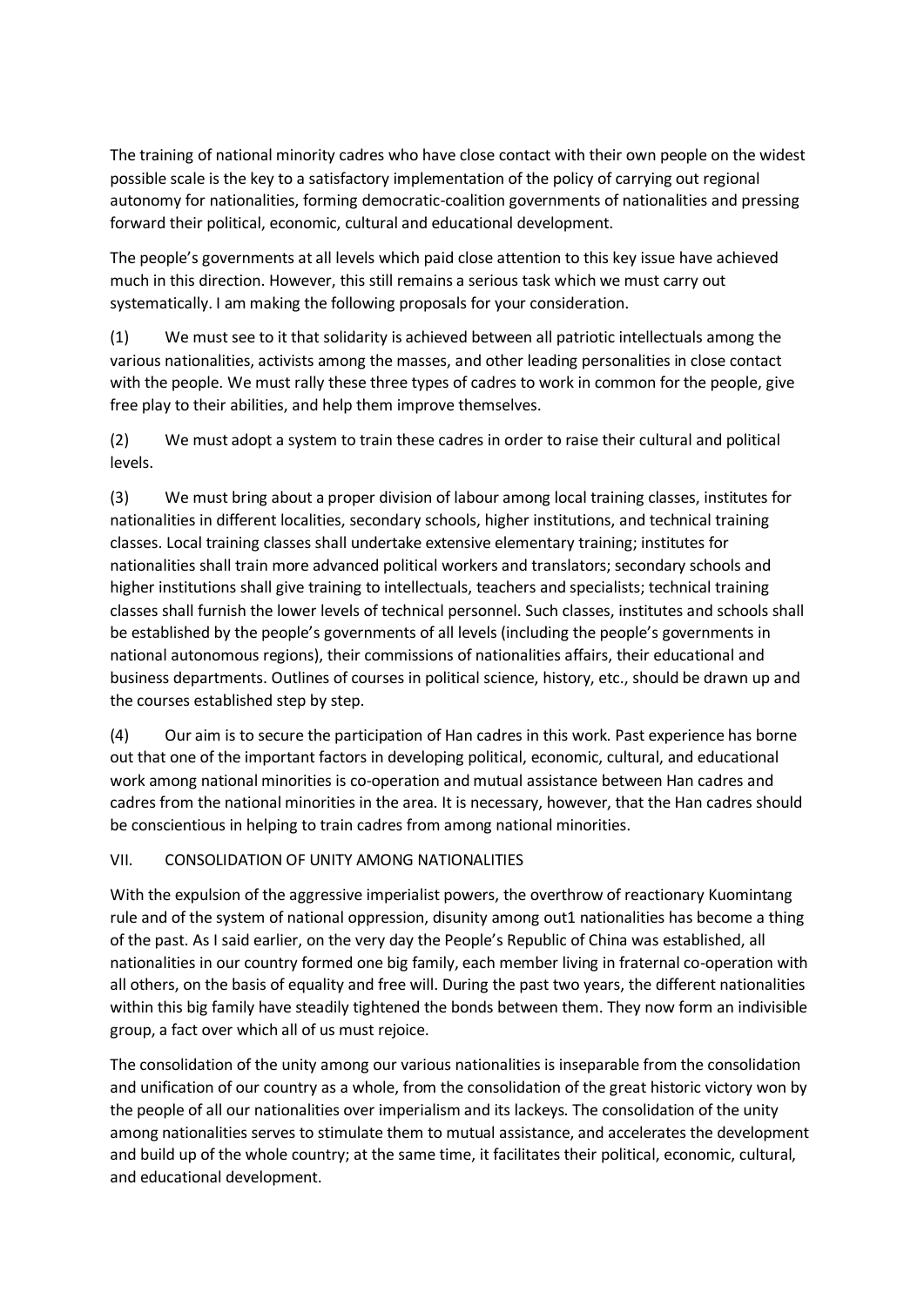But since obstacles in the path of unity have not all been completely uprooted, consolidation of the unity among nationalities still remains an important task. Such obstacles are:

First, destructive attempts by the enemy—that is, by imperialism and its lackeys—to incite discord and sow dissension among our nationalities. Our fraternal nationalities in the border regions, «from the Northwest to the Southwest, are especially exposed to, and constantly confronted with, this threat. The chief method of combatting these destructive attempts is to expose the enemy, punish the counter-revolutionaries, and intensify the patriotic education of our people (particularly in the patriotic meaning of the movement to resist U.S. aggression and aid Korea).

Secondly, remnants of dominant-nation chauvinism and narrow nationalism among the various nationalities. Remnants of dominant-nation (primarily Great Han) chauvinism find expression in discrimination against, or contempt of, national minorities neglect or disdain of the national characteristics an forms of the minorities. (Dominant-nation chauvinism also survives to some extent among certain nation; minorities occupying majority positions within certain region.) Such remnants of Great Han chauvinism lead to reckless adventurism in matters of policy, while cadres become coercive and domineering in their working style, monopolizing all activities in the name of the masses. Remnants of narrow nationalism are more or less found among the national minorities. These remnants find expression in conservatism and xenophobia; lack of appreciation for China's greatness and progress; lack of vision in appreciating the future of their own nationality; satisfaction with things as they are; inertia to move forward; and a propensity to hinder their own national progress. Dominant-nation chauvinism and narrow nationalism often interact and are inseparable from each other. To ascertain which of the two is the decisive tendency, we have to take into consideration concrete conditions at a specific time and place.

A most important measure for eliminating the remnants of dominant-nation chauvinism and narrow nationalism is further education in patriotism and internationalism of all the nationalities. At the same time, the advanced elements of the major nationalities, first of all, of the Han nationality, should be asked to take the responsibility of criticizing tendencies towards dominant-nation chauvinism among their own people. Cadres of Han nationality, in particular, should be asked to set examples in their actions. Apart from a determination to serve the national minorities with heart and soul, all Han cadres working in national minority areas should at all times and on all questions adopt a working style of consultation with the government workers of national minority origin, securing their concurrence, and relying on them for execution of all decisions. Arbitrary action and monopolizing all undertakings in the name of the masses should be done away with. This is one aspect of the problem.

Another aspect is that advanced elements among the national minorities should be asked to take the responsibility of criticizing the various tendencies towards narrow nationalism among their own people and of teaching them to broaden their vision, to welcome progress and to strive towards selfimprovement. If both sides rely on and advance such self-education and self-reform, then tendencies towards dominant-nation chauvinism and narrow nationalism will, both in their rise and growth, be prevented or rectified in good time and in the proper place.

Thirdly, disunity still exists among certain national minorities. The causes of such disunity are numerous, e.g., traditional enmity, incitement by counter-revolutionaries, manipulations by schemers among the socially higher strata, conflicts of material interests, etc. The people's governments at higher levels should, with due consideration of the differing conditions, bring about